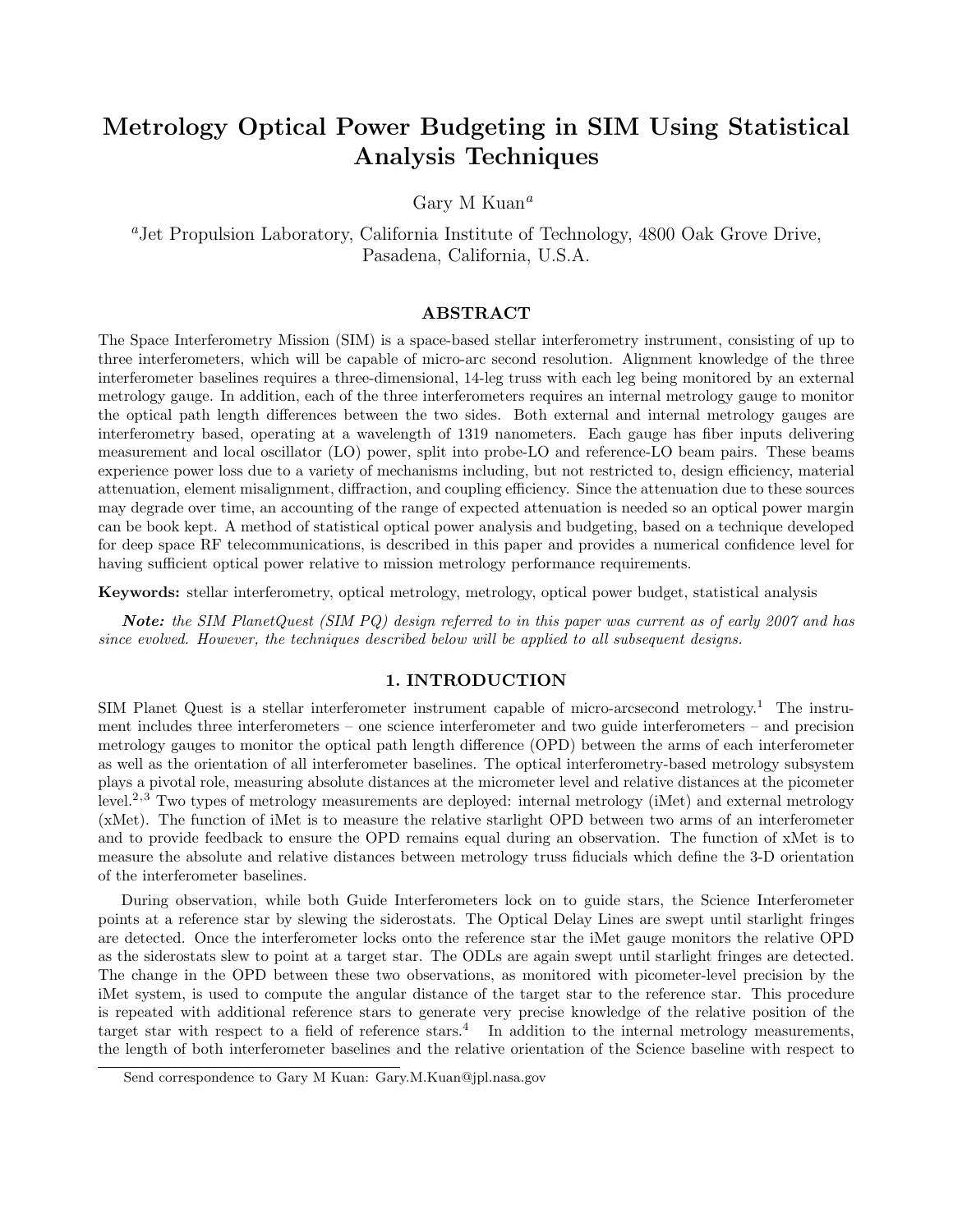

Figure 1. The SIM PlanetQuest 2007 optical design consists of 1 Science Interferometer, 2 Guide Interferometers, 3 Astrometric Beam Combiners, 3 Internal Metrology gauges, 14 External Metrology gauges, and 6 shared-vertex corner cube fiducials

the Guide baseline are needed to compute the angular position of the target star relative to the reference star. This is achieved by precisely monitoring six fiducials that make up the external metrology truss. Each end of an interferometer baseline is defined by the position of a corner cube retroreflector fiducial. Two additional fiducials are placed out of the plane ideally defined by the two co-planar baselines to create a three-dimensional truss. External metrology gauges monitor each of the legs connecting fiducial pairs with the exception of the Science Baseline, for a total of 14 picometer-level precision measurements. These xMet measurements are used to calculate the length of the Guide Interferometer baseline, the length of the Science Interferometer baseline, and the relative orientation of the Science baseline with respect to the Guide baseline.<sup>4,5,6</sup>

Both iMet and xMet gauges have two optical fiber inputs – measurement and local oscillator – each delivering coherent optical power. The measurement power is split between probe and reference beams, while the frequency shifted local oscillator power is split between two local oscillator beams. The probe beam monitors the optical path to be measured and returns to the gauge to interfere with a local oscillator. The xMet reference beam remains inside the gauge and also interferes with a local oscillator. The iMet reference beam actually monitors the alternate arm of the interferometer. Each beam pair produces an optical phase that varies with the path length difference. The optical path difference (OPD) between the measurement and reference beams is computed from the phase difference between the two beam pairs. A more detailed description of these two types of metrology gauges have been described elsewhere. $2,3$ 

The accuracy and precision of these optical metrology gauges depend on the heterodyne optical power received at the detectors. The power in both the measurement beam (whether probe or reference) and the local oscillator beam contribute to the heterodyne signal power as well as the DC power. The purpose of this manuscript is to present a method of accounting for the many loss mechanisms in the metrology system and recommend a metric by which to evaluate the performance and reliability of the system.

There are a total of seventeen metrology gauges  $-14$  xMet and 3 iMet – which require coherent optical power delivered continuously over the operational lifetime of the instrument. For SIM PlanetQuest, the baseline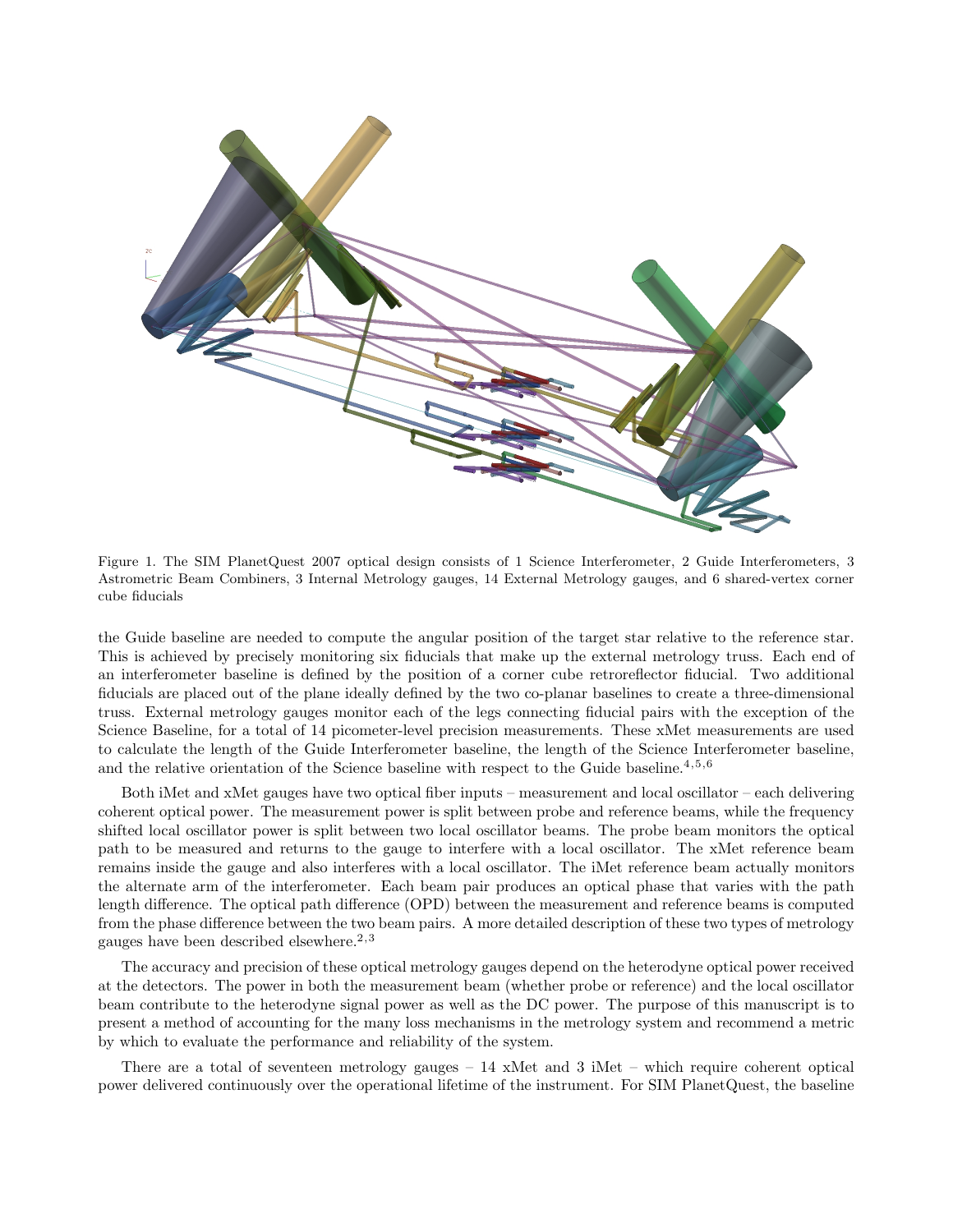mission lifetime is 5.5 years with sufficient resources to not preclude a mission lifetime of 10 years. Given that both Internal and External Metrology Gauges have been proven as brassboards in developmental testbeds, the optical power needed for each type of metrology gauge to meet performance requirements is known. What is not known, however, is the throughput coefficients for each and every optical element in the gauges as well as all of the external optics which the metrology beams intersect. More importantly, how much would these throughput coefficients change over the mission lifetime?

The initial metric applied to the SIM PQ optical power requirement was to maintain 80% margin, where the margin is defined as the fraction of the capability that is in excess of the requirement as shown here:

$$
M = \frac{P_C - P_R}{P_C} \tag{1}
$$

This definition is commonly used by JPL to monitor mass allocations at different stages of spacecraft development. The 80% value was applicable to SIM PQ at that particular stage of development.

However, an 80% optical power margin (OPM) would require a much larger metrology laser source, thereby increasing mass and electrical power. Furthermore, barring a major design change, the number of metrology gauges needed and the total number of optical elements was already established, and therefore the required optical power should not dramatically increase as the flight design matured further. A more appropriate optical power requirement metric and perhaps an alternate definition of OPM was needed.

# 1.1 TELECOMMUNICATIONS SYSTEMS DESIGN

For years, JPL has employed a technique for evaluating deep space RF telecommunications system design.<sup>7</sup> This method involves conducting a statistical accounting of various loss mechanisms in an RF communications link.

The throughput of a communications link is the product of the source power and  $n$  throughput coefficients as shown here:

$$
P_R = P_S T_1 T_2 T_3 \cdots T_n \tag{2}
$$

where  $P_R$  is the received power,  $P_S$  is the source power, and  $T_n$  is the  $n<sup>th</sup>$  throughput coefficient.

In log space, Equation 2 becomes a sum of throughput parameters such that

$$
\mathbf{P}_R = \mathbf{P}_S + \mathbf{T}_1 + \mathbf{T}_2 + \mathbf{T}_3 + \dots + \mathbf{T}_n \tag{3}
$$

where the bold typeface indicates the logarithmic  $X = 10 \log_{10} X$  of the variable.

In this statistical analysis technique, these throughput parameters, or variables, are assumed to represent random events, each having a probability distribution, or if data exists, a statistical distribution. If each throughput parameter is assumed to be statistically independent, and assuming no single distribution outweighs any other, then, according to the Central Limit Theorem, the received power may be approximated by a Gaussian probability density function (PDF)<sup>8</sup>

$$
p(\mathbf{P}_R) = \frac{1}{\sqrt{2\pi\sigma^2}} \exp\left(-\frac{1}{2}\left[\frac{(\mathbf{P}_R - \mu)^2}{\sigma^2}\right]\right).
$$
 (4)

The mean of this Gaussian distribution is the sum of the means of the  $n$  variables

$$
\mu = \sum_{i=1,2,3...}^{n} \mu_i \tag{5}
$$

while the variance of the Gaussian is the sum of the variances of the  $n$  variables

$$
\sigma^2 = \sum_{i=1,2,3...}^n \sigma_i^2 \,. \tag{6}
$$

With the Central Limit Theorem in mind, the first step in link analysis is to identify every source of signal loss and to assign a design value, as well as an adverse and favorable tolerance, to each. In addition, each variable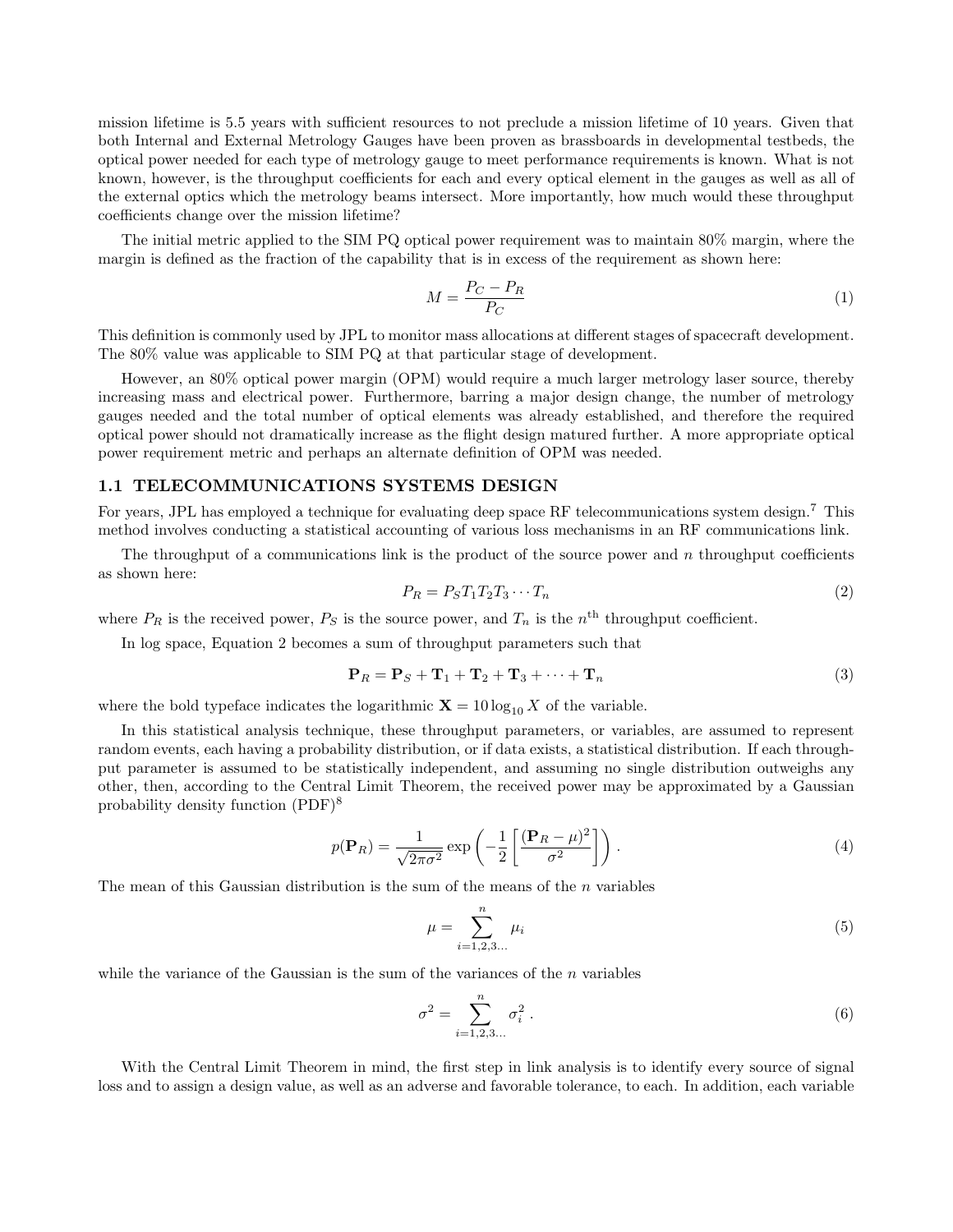must be assigned a distribution or probability density function (PDF) in log space. From these three values and the distribution type, the mean and variance of the variables may be computed. In some cases, the variable is highly deterministic and may be represented by a single value with a PDF in the form of a Dirac-delta function. A Design Control Table<sup>7</sup> of all loss parameters – with design values, favorable and adverse tolerances, mean, standard deviation, and variance listed – provides a complete overview of the link from which the PDF of the received power can be computed.

From this Gaussian distribution, power requirements can be set by establishing the performance margin needed to ensure mission success by referring to the standard deviation,  $\sigma$ . For a 99% probability of meeting a given received power requirement, the transmitted power must be great enough such that the mean received power is  $3-\sigma$  greater than the requirement.

Since the SIM PQ Metrology subsystem is essentially made up of many communication links, this technique for designing a telecommunications system seems appropriate for evaluating SIM PQ optical power requirements.

# 2. SIM PLANETQUEST OPTICAL LAYOUT

In SIM PQ, each starlight interferometer – the Science Interferometer and two Guide Interferometers – has a multitude of optical elements. These include siderostats, TMA compressors, steering and modulation mirrors, optical delay lines, relay mirrors, fold mirrors, and alignment mirrors. The astrometric beam combiner also contains many optical elements including fold mirrors, relay mirrors, alignment mirrors, compressor mirrors, and transmissive optics such as compensators, beamsplitters, prisms, and lenses. There are also six hollow corner cube fiducials that make up the metrology truss and fourteen External Metrology gauges, each with many internal optical elements. The Metrology Source contains acousto-optic modulators and a fiber distribution array (FDA) which distributes the optical power to each metrology gauge.

A graphical representation of the many optical elements involved in each optical path from source to detector is shown in Figure 2. Each optical element imparts loss of optical power by way of absorption, reflection, transmission, diffraction and/or physical clipping of the beam. Misalignments, fabrication tolerances, jitter, and 1-g to 0-g deformations also contribute to optical power throughput. For this exercise, each optical path is considered analogous to a communications link on which link analysis may be conducted. The Design Control Table shown in Figure 3 represents the probe and probe local oscillator optical paths of one arm of the Science Interferometer. These two beams interfere to produce a heterodyne signal. Note that some elements in the probe beam contain optical elements that the beam intersects twice due to the double pass configuration. Although some elements, such as physically identical mirrors, may experience identical fabrication processes they are still separate and distinct components that will be installed and degrade independent of each other. Therefore it is safe to assume that these elements are statistically independent. However, the losses due to identical fabrication processes may be evaluated separately from independent environmental conditions if deemed necessary.

# 3. ANALYSIS

Once the DCT has been compiled, a metric for evaluating the available optical power is needed. Both Internal and External Metrology gauges have optical power specifications in order to meet metrology performance requirements. One aspect of optical power in an interferometer is the minimum rms heterodyne power.

Given a probe beam optical power,  $P_P$ , and a probe local oscillator optical power,  $P_{PLO}$ , the total interferometric optical power incident on the detector is

$$
P = P_P + P_{PLO} + 2\sqrt{P_P P_{PLO}} \cos(\Delta \theta)
$$
\n<sup>(7)</sup>

where the last term on the right is the heterodyne signal and  $\Delta\theta$  is the phase difference between the probe and local oscillator beams.

If  $P_H$  is the rms heterodyne power, then from Equation 7

$$
\sqrt{2}P_H = 2\sqrt{P_P P_{PLO}}\tag{8}
$$

$$
P_P P_{PLO} = \frac{1}{2} P_H^2 \tag{9}
$$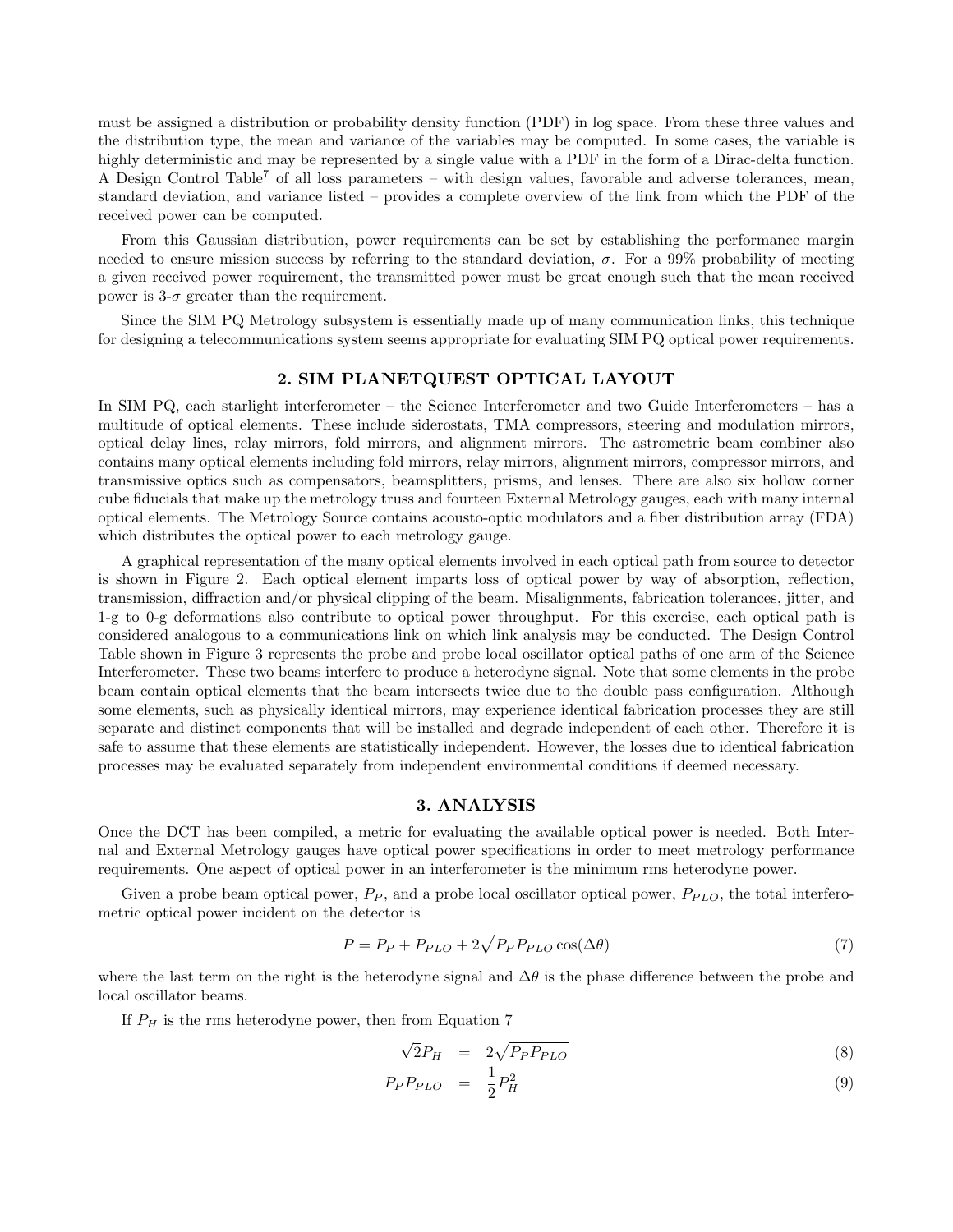

Figure 2. SIM PlanetQuest 2007 Metrology Subsystem optical paths. Each block represents an optical element. The laser source is at the far right. Met gauge detectors are on the far left. There are four main branches out of the source bench that feeds the Fiber Distribution Array: Internal Metrology (IM) measurement, External Metrology (XM) measurement, Local Oscillator (both IM and XM local oscillators), and a Full-Aperture Stimulus (FAS).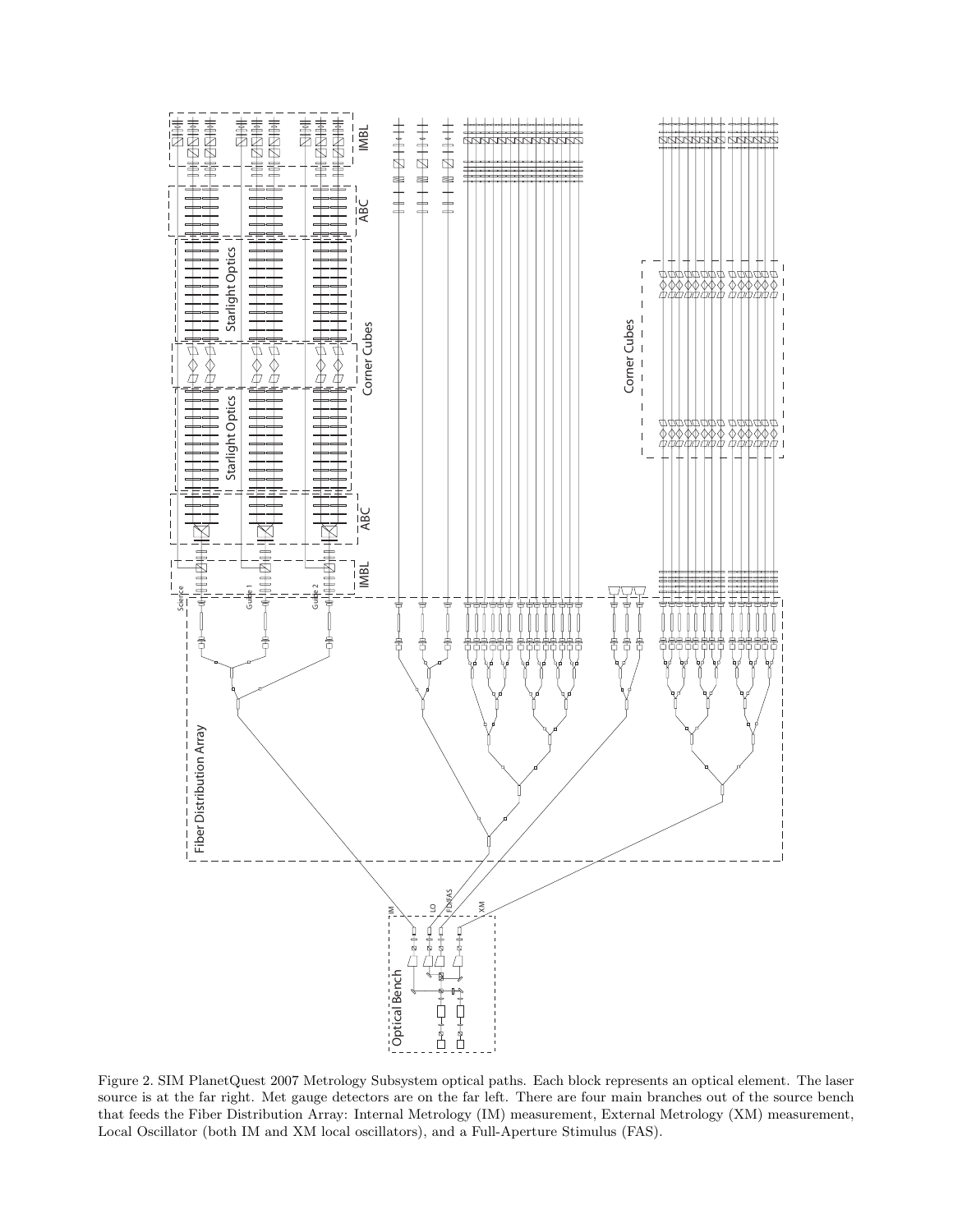

Figure 3. Design Control Table for the Internal Metrology Measurement Beam and Local Oscillator of one arm of the Science Interferometer.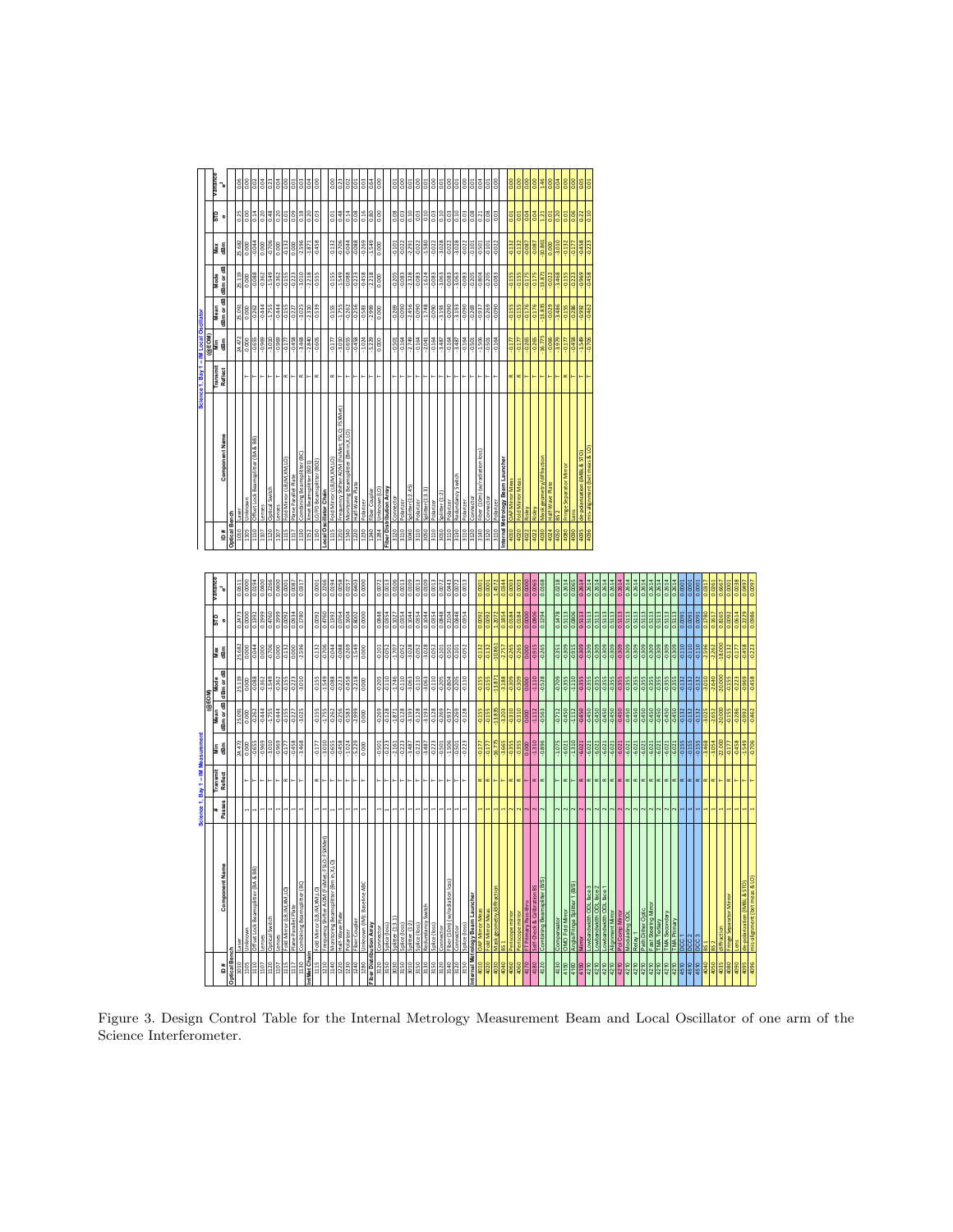In log space, Equation 9 becomes

$$
\mathbf{P}_P + \mathbf{P}_{PLO} = 10 \log_{10} \left(\frac{1}{2}\right) + 2\mathbf{P}_H \tag{10}
$$

$$
= -3.01 + 2\mathbf{P}_H \tag{11}
$$

Therefore the sum of the probe and local oscillator power must be greater than or equal to  $-3.01 + 2$  times the required rms heterodyne power in log space. If the probe and local oscillator powers are variable over the mission lifetime, each having gaussian statistics, then their sum is also a random variable having gaussian statistics such that

$$
p(x) = \frac{1}{\sqrt{2\pi(\sigma_P^2 + \sigma_{PLO}^2)}} \exp\left[-\frac{(x - (\mu_P + \mu_{PLO}))^2}{2(\sigma_P^2 + \sigma_{PLO}^2)}\right]
$$
(12)

$$
= \frac{1}{\sqrt{2\pi\sigma^2}} \exp\left[-\frac{(x-\mu)^2}{2\sigma^2}\right]
$$
\n(13)

where  $\mu = \mu_P + \mu_{PLO}$  and  $\sigma^2 = \sigma_P^2 + \sigma_{PLO}^2$ .

Using Equation 13 we can determine the probability that the heterodyne optical power is greater than the requirement. The probability,  $P$ , that a random variable having a Gaussian PDF is greater than a value,  $R$ , is found by integrating the PDF from  $R$  to infinity

$$
\mathcal{P}(R) = \int_{R}^{\infty} \frac{1}{\sqrt{2\pi\sigma^2}} \exp\left[-\frac{(x-\mu)^2}{2\sigma^2}\right] dx.
$$
 (14)

If the argument of the exponential is parameterized such that

$$
t = \frac{x - \mu}{\sqrt{2\sigma^2}}\tag{15}
$$

and

$$
dt = \frac{1}{\sqrt{2\sigma^2}} dx\tag{16}
$$

then Equation 14 can be written in the form

$$
\mathcal{P}(R) = \frac{1}{2} \frac{2}{\sqrt{\pi}} \int_{\frac{R-\mu}{\sqrt{2\sigma}}}^{\infty} \exp\left(-t^2\right) dt \tag{17}
$$

$$
= \frac{1}{2} \text{erfc}\left(\frac{R-\mu}{\sqrt{2\sigma^2}}\right) \tag{18}
$$

where the complementary error function is

$$
\operatorname{erfc}(x) = \frac{2}{\sqrt{\pi}} \int_x^{\infty} \exp\left(-t^2\right) dt = 1 - \operatorname{erf}(x) \tag{19}
$$

The probability that the received optical heterodyne power,  $P_R$ , is greater than the required heterodyne power,  $P_H$ , is found by substituting  $P_H$  from Equation 11 into Equation 18 such that

$$
\mathcal{P}(\mathbf{P}_H) = \frac{1}{2} \text{erfc}\left(\frac{-3.01 + 2\mathbf{P}_H - \mu}{\sqrt{2\sigma^2}}\right) \tag{20}
$$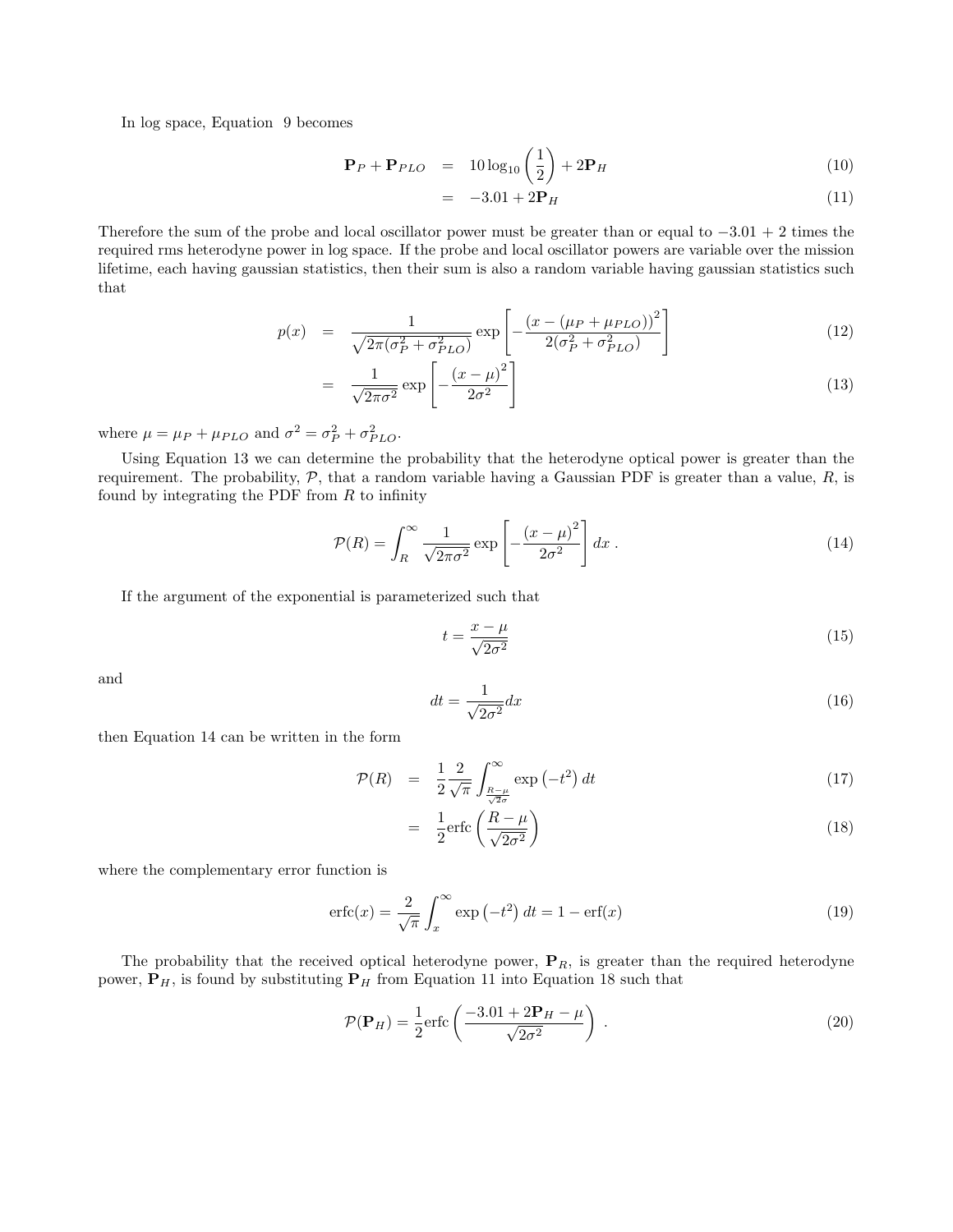

Figure 4. The triangle distribution. M is the mode, or "design-to" parameter, A is the adverse parameter, F is the favorable parameter. The mean,  $\mu$ , and the variance,  $\sigma^2$ , are computed from these three parameters based on the type of distribution.

#### 4. RESULTS

By summing the means and variances of both probe and probe local oscillator beams, we can compute the mean and variance of  $P_P + P_{PLO}$ . Using Equation 20 and given an rms heterodyne power requirement based on experiment,  $P_H$ , we can now determine the probability that the Metrology Source provides sufficient optical power to the metrology gauge such that it meets its performance requirements. This new metric is used to evaluate and express confidence in the available coherent optical power. This metric, of course, does not apply to other issues that affect the gauges such as vibration and thermal drift.

One example of a distribution assigned to a loss mechanism is the triangle (Figure 4). Given "design-to" (or mode of the distribution), adverse (min), and favorable (max) parameters that represent the distribution, the mean is

$$
\mu = \frac{D + F + A}{3} \tag{21}
$$

while the variance is

$$
\sigma^2 = \frac{(F-D)^2 + (A-D)^2 - (A-D)(F-D)}{18} \,. \tag{22}
$$

Each distribution type – such as the gaussian distribution, tophat distribution, or delta function – have similar equations to find their mean and variances.

The metrology design presented in the sample DCT in Figure 3 reflects a laser source power of 325mW rms  $\pm 45$ mW. From the table, the total mean of the Probe beam is  $-53.61$  dBm with a variance of 7.44. The total mean of the Local Oscillator is -22.86 dBm with a variance of 3.06. The probability that this beam pair will have greater than a 100nW rms heterodyne signal is 97.8%.

The DCT itself is the optical power budget where an accounting of individual loss mechanisms is kept. The optical system design can also be evaluated and adjusted based on the performance metric. By creating the DCT in a spreadsheet where the equations are coded, we can modify any parameters or add or subtract optical elements and easily evaluate the effects on the probability. The statistical parameters assigned to an optical element can be updated with actual statistical data when the data are available, such as by conducting accelerated lifetime testing on optics or glass fibers or monitoring alignment following thermal cycling or vibration testing.

One notable loss mechanism in SIM PQ is the protected silver coatings applied to the many starlight mirrors. The durability of these coatings over time are highly dependent on the fabrication environment as well as the terrestrial environment prior to launch. Degradation or failure of a 3mm diameter patch of silver coating on which an internal metrology beam is incident could severely compromise the performance of the entire instrument. Given the 16+ mirrors in the path of a single internal metrology beam, the probability of failure or degradation is much higher in SIM PQ than on optical systems having very few optical elements. Future lifetime testing of a large number of witness samples having the protected silver coating will be conducted in order to better model the throughput (reflectivity) parameter. Not only will this provide a better statistical representation for our optical power model and budget, but it may reveal sources of degradation that may be mitigated with proper handling and storage of the optics during pre-launch integration and test phases.